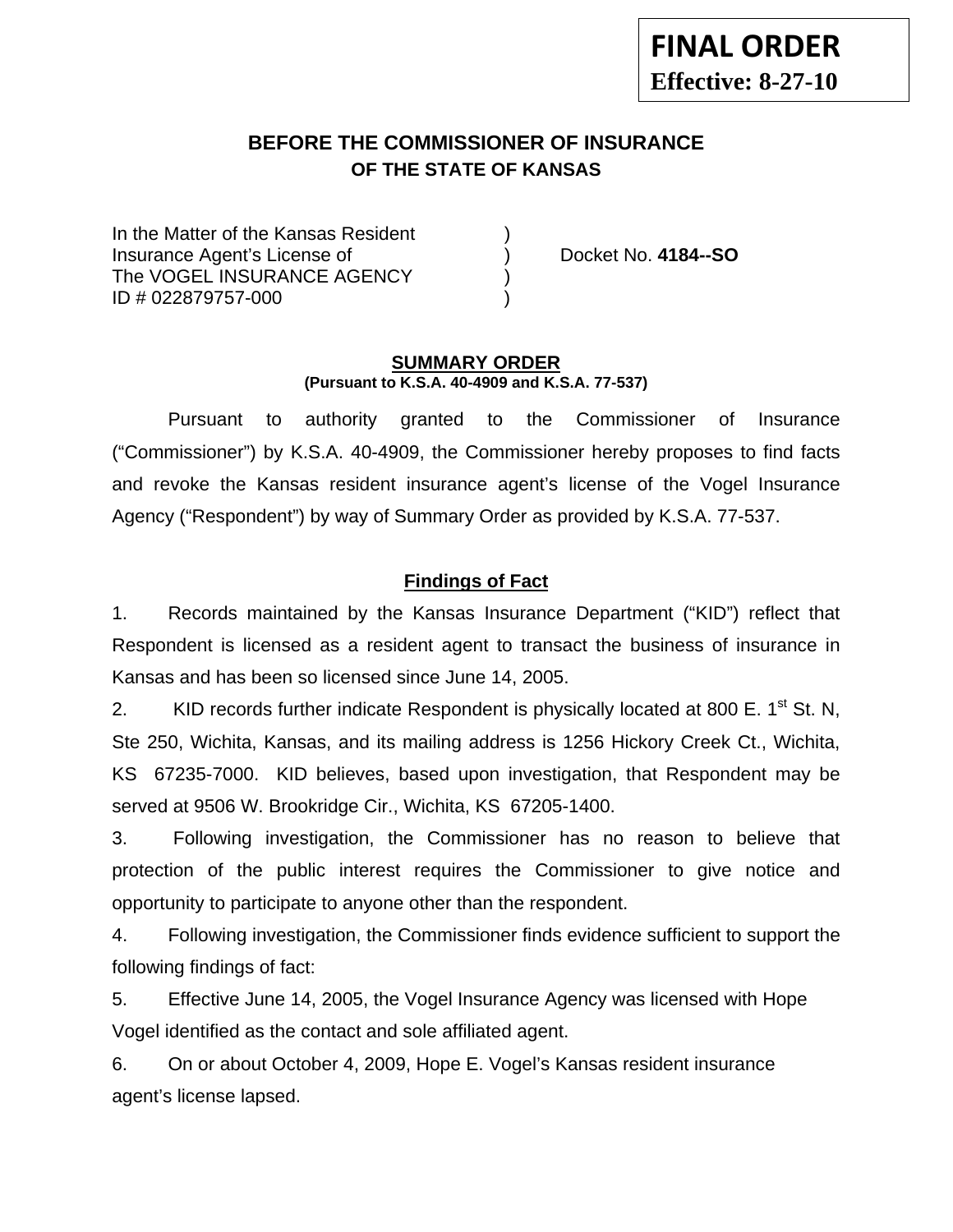7. By letter of June 23, 2010, counsel for KID wrote to Respondent at its address of record and invited Respondent to reply within 15 business days if it disputed the above facts.

8. The letter was returned on June 30, 2010, marked "FOE" (i.e., "forwarding order expired") and "Return to sender. . . Not Deliverable as Addressed. . . Unable to Forward." On the envelope was a notation suggesting the address 9506 Brookridge Cir., Wichita, KS 67205-1400.

9. Based upon the expiration of the forwarding order, the Commissioner concludes that Respondent's address changed more than 30 days prior to the date the letter was returned.

10. On July 2, 2010, counsel for KID mailed a second letter to the Brookridge Circle address.

11. To date, Respondent has not replied, the letter has not been returned, and Respondent has not notified KID of a current address.

## **Applicable Law**

12. K.S.A. 40-4909(a) provides, in relevant part:

"The commissioner may deny, suspend, revoke or refuse renewal of any license issued under this act if the commissioner finds that the applicant or license holder has. . .(2) Violated: (A) Any provision of chapter 40 of the Kansas Statutes Annotated or any rule and regulation promulgated thereunder . . .." K.S.A. 40-4909(a).

13. A business entity licensed as an insurance agent must identify a licensed individual agent who is responsible for the entity's compliance with insurance laws and regulations. K.S.A. 40-4905(c); K.A.R. 40-7-24.

14. K.A.R. 40-7-9(g) requires an agent/agency to report an address change within 30 days of the occurrence.

## **Conclusions of Law**

15. The Commissioner has jurisdiction over Respondent as well as the subject matter of this proceeding, and this proceeding is held in the public interest.

2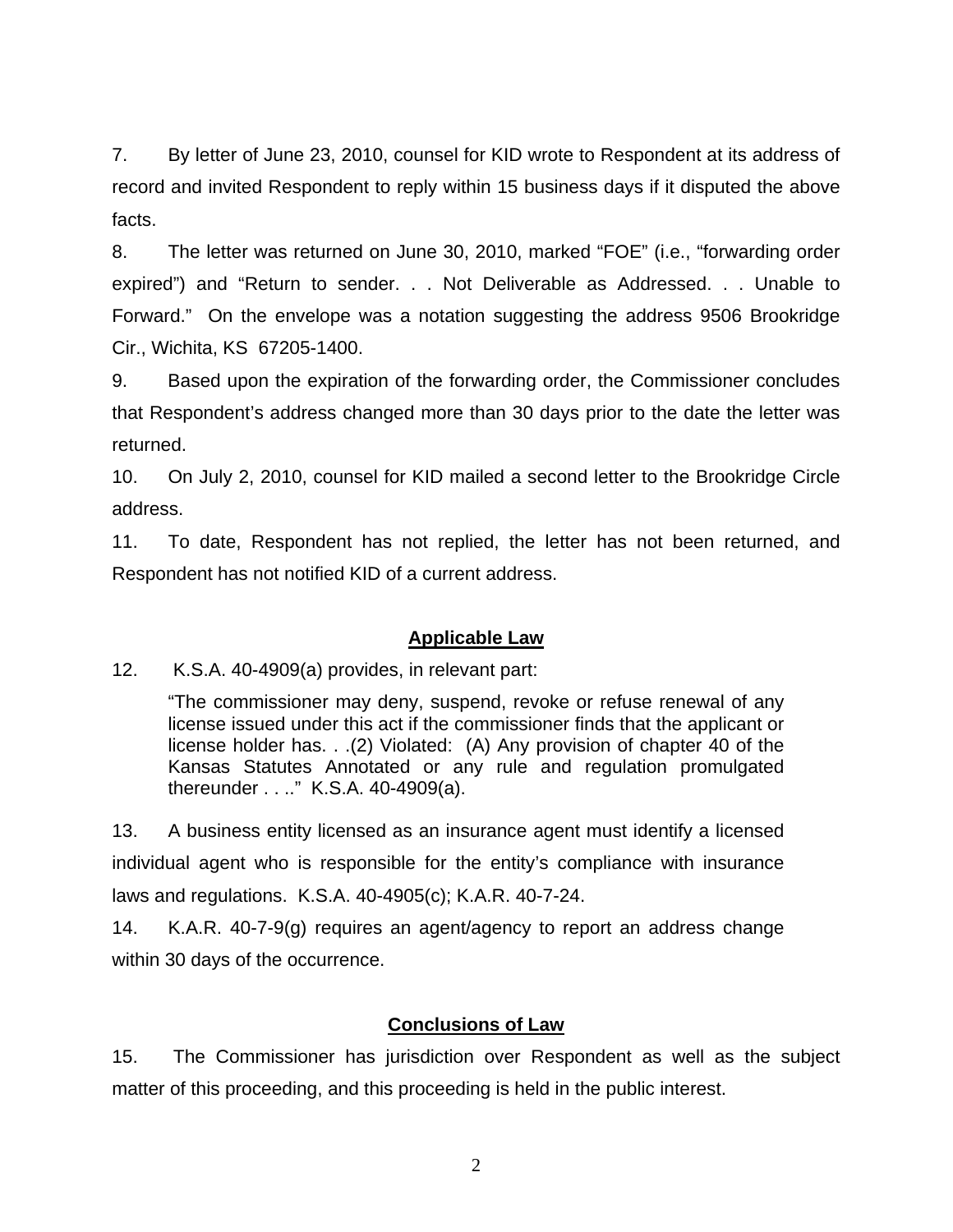16. The Commissioner concludes that Respondent's Kansas insurance agent license may be revoked pursuant to K.S.A. 40-4909(a)(2)(A) because Respondent has failed to report a change of address within 30 days of the change as required by K.A.R. 40-7-9 and because the agency has not complied with the statutory requirement of identifying a licensed individual agent who is responsible for the agency's compliance with insurance laws and regulations as required by K.S.A. 40-4905(c) and K.A.R. 40-7-24. With respect to the violation of K.S.A. 40-4905(c) and K.A.R. 40-7-24, the agency has not only violated the statute and regulations, it is simply not qualified to hold a license.

17. Based on the facts and circumstances set forth herein, it appears that the use of summary proceedings in this matter is appropriate, in accordance with the provisions set forth in K.S.A. 77-537(a), in that the use of summary proceedings does not violate any provision of the law, the protection of the public interest does not require the KID to give notice and opportunity to participate to persons other than Respondents, and after investigation, KID believes in good faith that the allegations will be supported to the applicable standard of proof.

 **IT IS THEREFORE ORDERED BY THE COMMISSIONER OF INSURANCE THAT** the Kansas resident insurance agent's license of **the VOGEL INSURANCE AGENCY** is hereby **REVOKED. It is further ordered,** that **the VOGEL INSURANCE AGENCY** shall **CEASE and DESIST** from the sale, solicitation, or negotiation of insurance and/or receiving compensation deriving from the sale, solicitation, or negotiation of insurance in Kansas on and after the effective date of this order.

 **IT IS SO ORDERED THIS \_\_9th\_\_ DAY OF AUG. 2010, IN THE CITY OF TOPEKA, COUNTY OF SHAWNEE, STATE OF KANSAS.**

3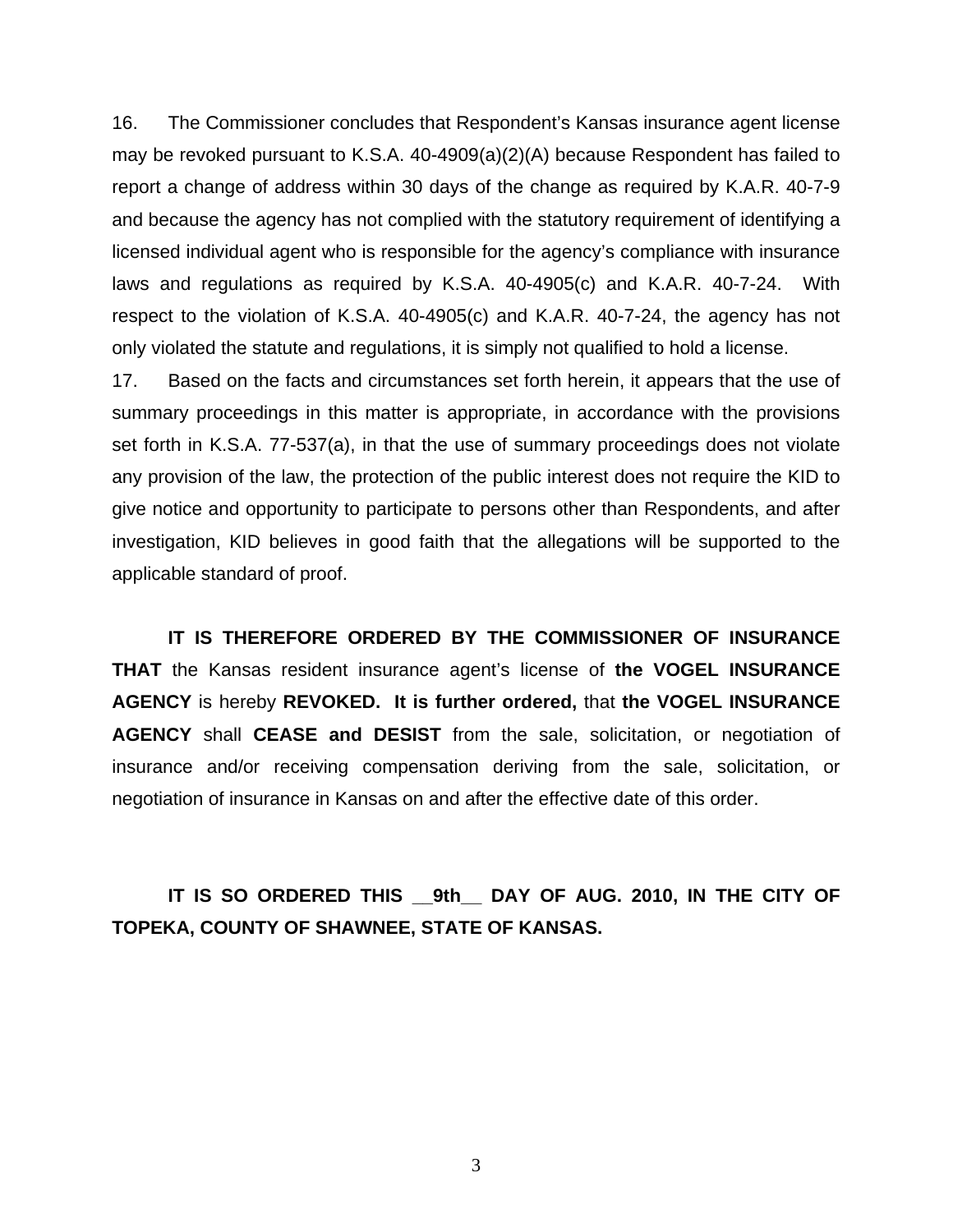

/s/ Sandy Praeger Sandy Praeger Commissioner of Insurance

/s/ John W. Campbell John W. Campbell General Counsel

# **NOTICE OF RIGHTS TO HEARING AND REVIEW**

**Within fifteen (15) days of the date of service of this Summary Order, Respondent** may submit a written request for a hearing pursuant to K.S.A. 77-537 and K.S.A. 77-542. Any request for a hearing should be addressed to the following:

 John W. Campbell, General Counsel Kansas Insurance Department 420 S.W.  $9<sup>th</sup>$  Street Topeka, Kansas 66612 If a hearing is requested, the Kansas Insurance Department will serve notice of the time and place of the hearing and information on procedures, right of representation,

and other rights of parties relating to the conduct of the hearing.

**If a hearing is not requested in the time and manner stated above, this Summary Order shall become effective as a Final Order upon the expiration of time for requesting a hearing.** In the event Respondent files a Petition for Judicial Review, pursuant to K.S.A. 77-613(e), the agency officer to be served on behalf of the Kansas Insurance Department is

 John W. Campbell, General Counsel Kansas Insurance Department 420 S.W. 9<sup>th</sup> Street Topeka, Kansas 66612